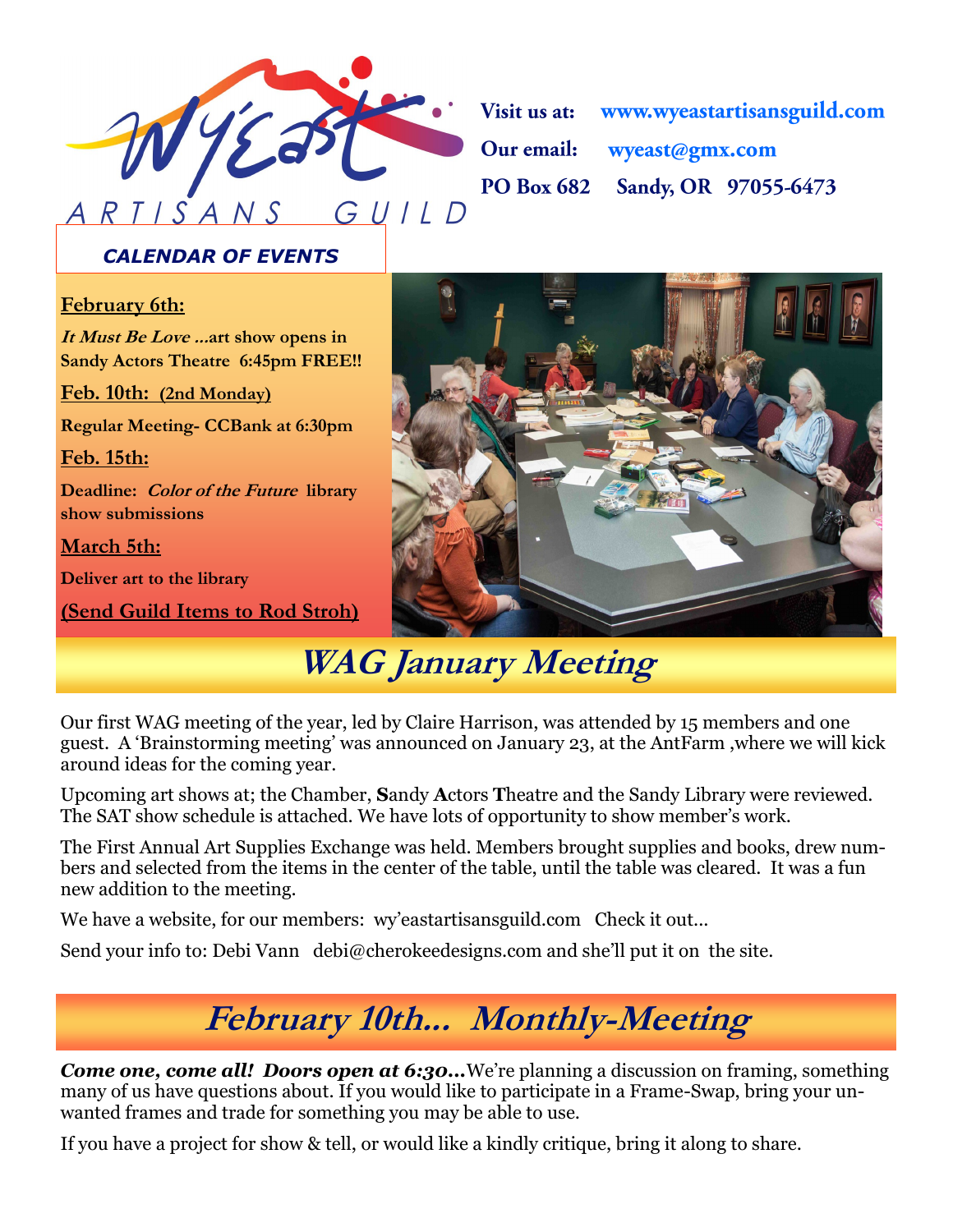## **Our Annual Theme Show**

*Color of the Future…* Our annual theme show in the Sandy Public Library will be a bright beginning to Spring, which is a time of re-birth and rejuvenation; on the other hand, maybe not. Your artwork may reflect, hopes and dreams for the future; or despair. The color of the future, is in your hands...you decide.

The show hangs March 6 through June 5, the April 4th reception details will be announced later. Becky Hawely and Vern Groff, are looking for volunteers to help put together the show and reception.

This color-filled show has 3 requirements: # 1. The artwork must be in COLOR. # 2. Items must meet the CCAA hanging guidelines attached. #3. It's for WAG members only.

**IMPORTANT...**We must have the following tag information **by February 15th:** Title, medium, price & approx. size- including the frame. You still have until March 5th to get your work delivered. (Time & place to be announced.) Contact: Becky for more information and to submit tag data. bek.hawley@yahoo.com Phone 503-668-5590

### Looking forward to...*Color of the Future*!!!

#### Encouraging Participation—

Normally, participants in our annual theme show must have their dues paid *and* provide a service for the Guild during the 12 months prior to the show, for example: Be a program speaker or perform a function on a committee or team, such as; setup hospitality, arrange events or field-trips, curate exhibits, manage the newsletter, maintain our roster of members, or be a Board of Directors member or an officer.

The 'service' requirement is *waved for this year's show.* We still have plenty of ways you can get involved this coming year. For more information on opportunities available, contact Claire Harrison or Becky Hawley.



From left: Claire Harrison, Jennifer Bliesner, Debi Vann, Edna Kennel, JoAnne Rohweder, Pam Kahut, Vern Groff Center: Becky Hawley Photo-Rod Stroh

### **Speaking of the Future...**

**The coffee meeting at the AntFarm was fun and productive!** 

Ideas for future meetings and activities poured out, as the coffee and muffins disappeared. The energy and can-do attitude in the group, was inspiring and positive, with lots to look forward to in the coming year.

**......**

*You won't want to miss… Claudia Nice ~ Watercolor Workshop*

Claudia Nice has graciously offered, to Guild members only, a free workshop for up to 10 people. She will focus on two techniques, "tissue-resist clouds" and "spattering."